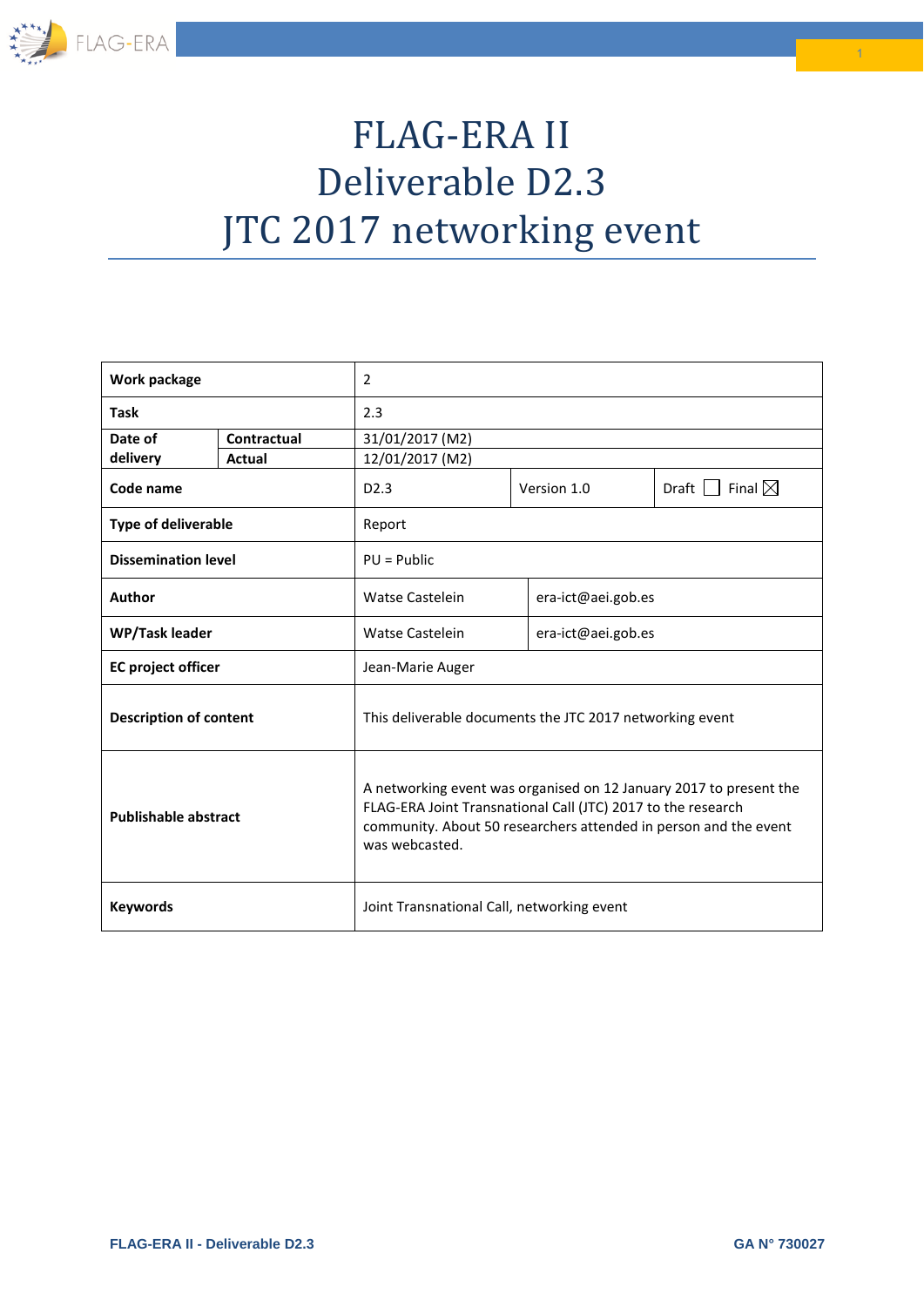

## **Introduction**

This document gathers information about the JTC2017 networking event. Most information (including the agenda and presentations) is available on the event web page:

<https://www.flagera.eu/flag-era-calls/jtc-2017/information-and-networking-day/>

The agenda is also provided on the following page for the sake of convenience.

About 50 researchers participated to the event in person. A majority of them were from Spain and 12 were from 7 other countries. Six Flagship representatives (4 from the Graphene Flagship, 2 from HBP) and 14 funding organisation representatives from 7 countries also attended. The event was also webcasted.

2